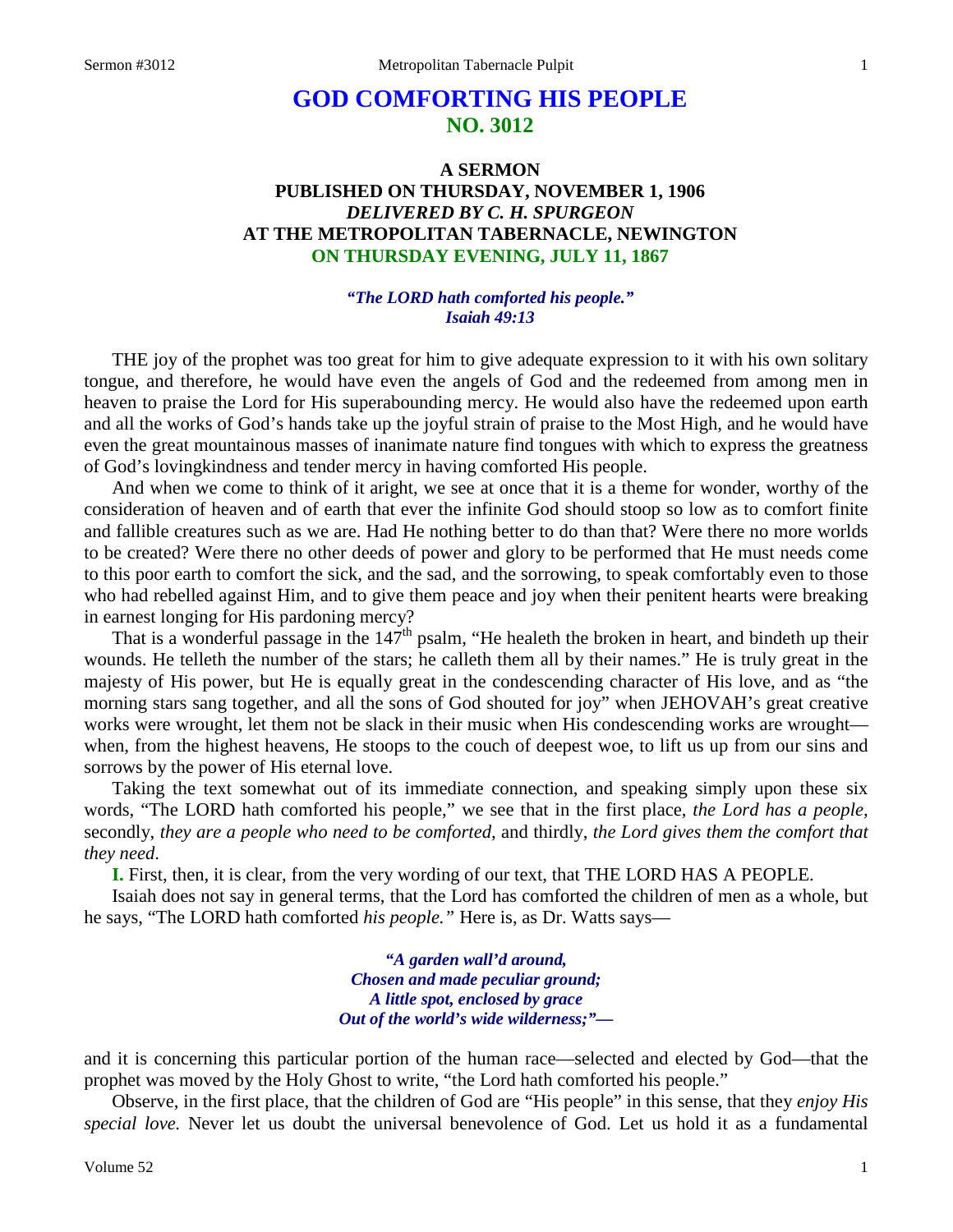doctrine that "the LORD is good to all; and his tender mercies are over all his works," and let us firmly believe that if any man shall be consigned to carnal misery, it will be because it is just that he should so suffer, and he has brought his terrible doom upon his own head, for as the apostle Peter tells us, God is "not willing that any should perish, but that all should come to repentance." Yet, we must never forget that inside this universal love, there is a private, secret, distinguishing, discriminating love, which is set only upon those whom God chose, before the foundation of the world, to be His own peculiar people.

Paul writes to his son Timothy, "We trust in the living God, who is the Savior of all men, specially of those that believe," and Moses, long before, was inspired to write, "The LORD's portion is his people." There is something peculiarly personal in His affection for them. He is kind and generous to all His creatures, but He is lavishly liberal to His own people, and Paul bids us imitate him when he says, "Let us do good unto all men, especially unto them who are of the household of faith."

The Lord, then, has a people whom He regards with a special love which is not shed abroad in the hearts of others. These people He set apart for Himself from eternity. They are a people who are near and dear unto Him, to whom He says, by the pen of the apostle Peter, "Ye are a chosen generation, a royal priesthood, a holy nation, a peculiar people; that ye should shew forth the praises of him who hath called you out of darkness into his marvelous light."

They are not only God's people because He has thus chosen them unto Himself, but because, having fallen into sin, they are now His by *particular and special redemption*. Again let me remind you that the Scriptures plainly teach us that the atonement of our Lord Jesus Christ has a universal bearing, and it seems to me that those who limit the value of the atonement do most seriously err from the faith.

I believe the sacrifice of Jesus Christ was so infinite that if there had been ten thousand worlds full of sinners to have been redeemed, it was amply sufficient to have redeemed them all. Paul writes to Timothy, "There is one God, and one Mediator between God and men, the man Christ Jesus, who gave himself a ransom for all, to be testified in due time," and I am not wont to put a limit where I see no limit put by God's Word.

Yet, notwithstanding that truth, you cannot read the Scriptures diligently, and study them under the guidance of the Holy Spirit, without learning that there is a special aim and objective in the redemptive work of the Lord Jesus Christ. He Himself said, "I lay down my life for the sheep." The singers in heaven, in their new song, declare that "these were redeemed from among men"—they were bought out of the great mass of mankind, not "with corruptible things, as silver and gold...but with the precious blood of Christ, as of a lamb without blemish and without spot." Paul says that "Christ also loved the church, and gave Himself for it."

The special objective of Christ, in coming to this world, was that He might "save his people from their sins." That is the very meaning of His name Jesus. It is in them that redemption attains its great end. It is in them that Christ sees of the travail of His soul, and is satisfied. It is for each of them, personally and individually, that the Lord Jesus Christ shed His blood on Calvary with the distinct purpose of saving them.

Christ did not die for Judas as He did for Peter, He did not shed His blood for Demas as He shed it for Paul. There is, in the redemptive work of Christ, an inner and select circle, into which none but those who are spiritually quickened by the Spirit of God are ever privileged to enter, and herein, beloved, we see that God has a people who are specially His—a people especially loved and specially redeemed.

These same people, too, *are especially called by the Spirit of God*. Again, to keep up the parallel with which I commenced, let me remind you that all sinners are called to repentance and faith in Christ wherever the Word of God is faithfully proclaimed. It is true that Christ Himself said, "Many are called, but few are chosen," yet the call of the Gospel is a universal call to all mankind. Wisdom truly says, "Unto you, O men, I call; and my voice is to the sons of men," but beloved, there is another call, a special, peculiar, personal, effectual call by which only the Lord's chosen and redeemed people are called out from among the mass of men by whom they are surrounded.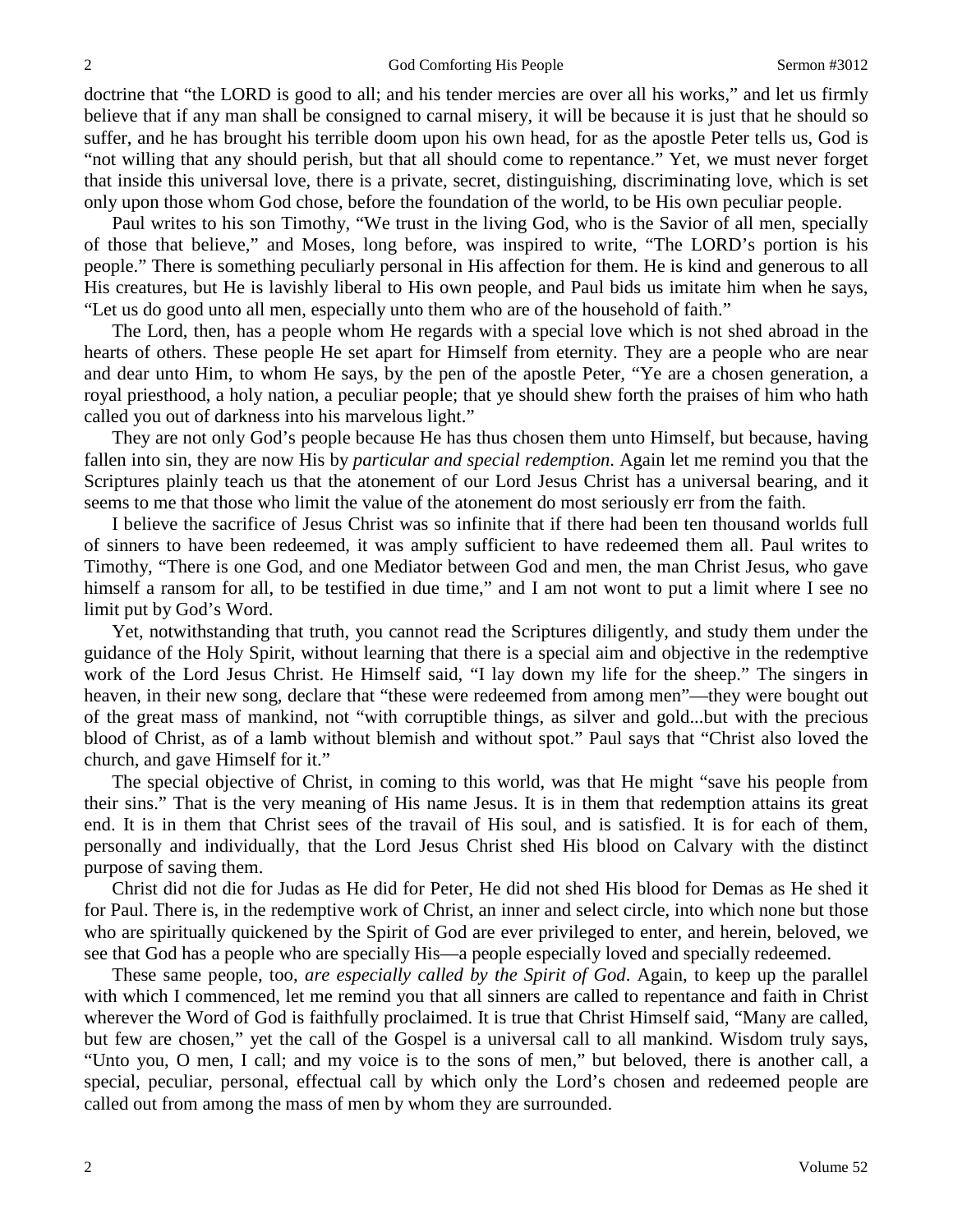#### Sermon #3012 God Comforting His People 3

The New Testament title for the church of Christ is the *ecclesia*—the assembly of those who are "called out" from among men by the distinguishing grace of God. The Holy Spirit has breathed upon those who were, spiritually, like the dry bones in the valley, and they have "stood up upon their feet, an exceeding great army." Though they were once heirs of wrath even as others, and far off from God by wicked works, they have been brought nigh by the blood of Christ, and now they are "heirs of God, and joint-heirs with Christ."

They are now regenerated, quickened, and so completely changed that "all things have become new" with them. They now enjoy the indwelling of the Holy Spirit in a way of which others know nothing at all. The Holy Spirit may "strive" with some men who ultimately perish, yet He does not operate upon them as He does upon those in whom He works effectually, making them what He would have them to be, without violating their wills, yet so effecting the divine purpose as to constrain them to be obedient to the will of the Most High.

These, then, are the Lord's people—specially loved, specially redeemed, and specially called.

Besides that, *they are specially cared for in the world*. God's providential care extends not only to the righteous, but also to the wicked, ay, and not only to the wicked among men, but to the very beasts of the field. You know what I said to you the other Sabbath morning, about the God who makes the grass to grow for the cattle [See sermon #767, In the Hay-field].

It is the same great Provider who feeds the young ravens when they cry, and the hungry lions when they roar for their food. God's providence not only extends to mankind in general, and to the beasts of the field, and the birds of the air, and the innumerable fish in the sea, but also to every atom of matter in the universe. The grain of dust that is blown from the threshing floor is steered as certainly as "the stars in their courses." It is the same God who provides for the little and for the great—though all must be infinitely little to Him who alone is great.

Yet, while all that I have said is true, we cannot read the Bible without knowing that there is a special providence ever watching over and caring for the people of God. That comforting assurance in Psalm 34:7 applies not to all men, but only to some men, "The angel of the LORD encampeth about *them that fear him,* and delivereth *them."*

Then there is that cheering question concerning the holy angels, "Are they not all ministering spirits, sent forth to minister"—not for all men, but—*"for them who shall be heirs of salvation?"* Turn to Romans 8:28, "We know that all things work together for good"—to whom? Not to every son or daughter of Adam, but*—"to them that love God, to them who are the called according to his purpose."* The wheels of divine providence are like those wheels which Ezekiel saw—full of eyes, but every one of those eyes gazes upon everything out of love to the chosen people of God, who are thus specially cared for, as well as specially loved, specially redeemed, and specially called.

I need not try to describe the sense in which the saints are to be God's people *throughout the neverending eternity of bliss which is specially reserved for them*. It will suffice if I remind you that God has said of them that they are to be His special treasure, His royal regalia, His crown jewels, "They shall be mine, saith the LORD of hosts, in that day when I make up my jewels."

Just as a man sometimes says of a certain thing that he prizes beyond everything else, "I will give all else away, but I will reserve this for myself," so God gives to kings and princes the power to rule in the world, He frequently gives to the ungodly the very fat of the land, but He gives away everything but His people, and of them He says, "They shall be mine."

He claims such complete ownership of them that He will never give them away. For them, the Lord Jesus Christ came into this world, and lived, and loved, and labored, and died. For them, that same Jesus still lives to plead before His Father's throne above. Their names are engraven on His hands, and on His heart. He carries them upon His shoulders as the shepherd carries the sheep that was lost, and He will never let go His hold of any one of them till He has brought it home, and called together the holy angels and the redeemed from among men, and said to them, "Rejoice with me; for I have found *my sheep which was lost."*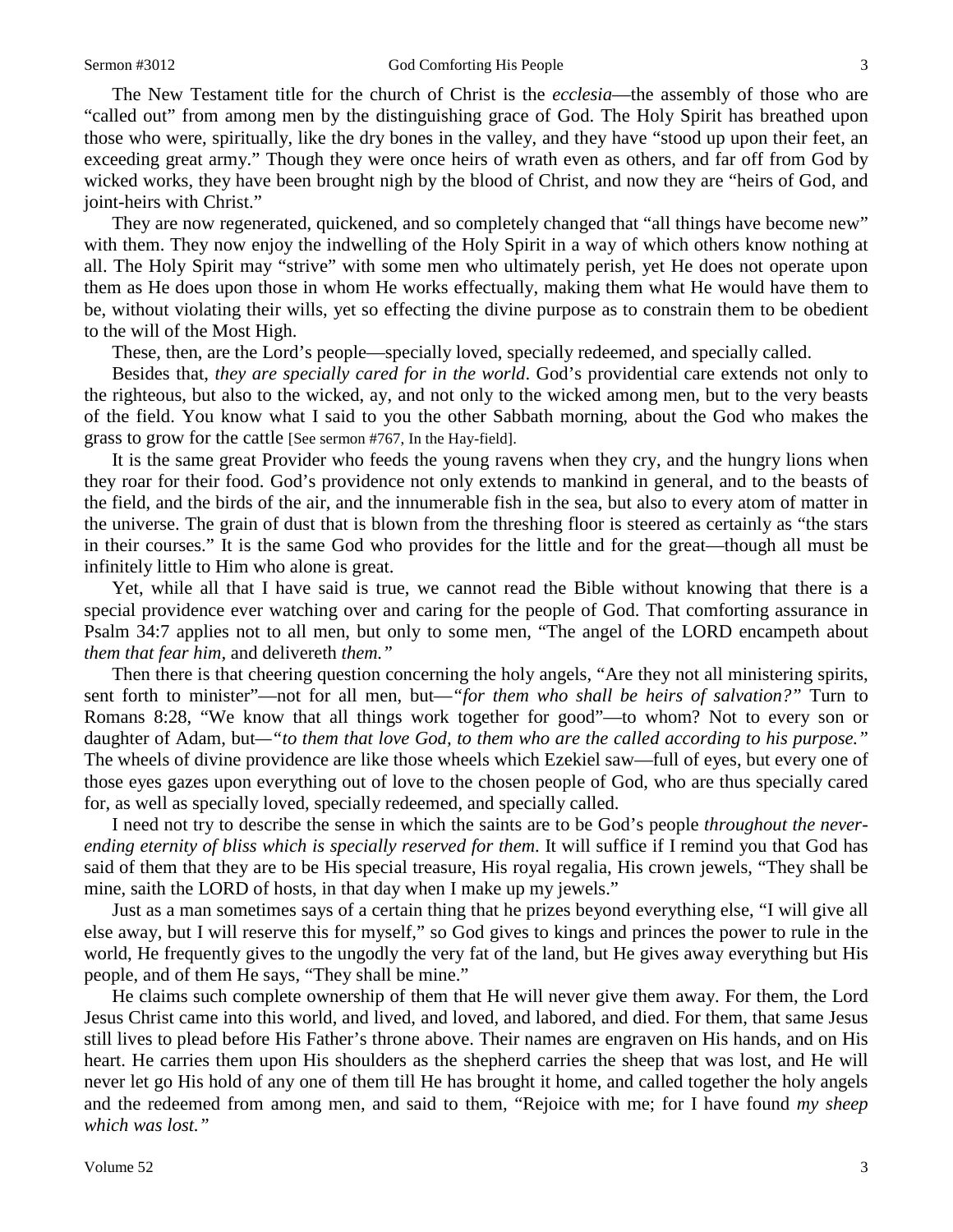Thus I have shown you that God has a people.

**II.** Now, secondly, and very briefly, because I do not want to make the roll of lamentation too long, THEY ARE A PEOPLE WHO NEED TO BE COMFORTED.

You never find God giving any blessings that are not really required. "Works of supererogation" are talked of by fools and knaves, but such works are never performed by God, nor by man either. So that, when the Lord comforts His people it is because they need comfort.

If I began to tell you why the people of God need to be comforted, you would think that I was attempting a work of supererogation! You do not need to be told *that,* some of you can find enough reasons in your own recollections to assure you that the people of God often need comfort. Yet I may, perhaps, give you one or two reasons that occur to me.

We need comfort *because we are in the vale of tears*. We do not travel long in that gloomy valley without finding that the dewdrops of tears are hanging thickly every morning and every evening, upon the briers and the brambles by the wayside. Many of you have troubles in your family, and they are very heavy troubles. Some of you have dead crosses in the form of those who have been taken from you, and living crosses—which are much heavier to carry—in the form of those who seem to live only to trouble you.

Others of you meet with serious losses in your business, and you have to ask how that bill is to be met, and how that liability can be honorably discharged. There are troubles in the house, and troubles in the field, troubles on the land, and troubles on the sea, and worst of all, there are troubles even in the church of God.

"Man is born unto trouble, as the sparks fly upward," but *when we were born again, we were born to a double set of troubles*. Both our births bring us troubles, our first birth brings us the troubles that are incident to sin, and our second birth brings us the troubles that are incident to fighting against sin. But though we get a double share of trouble, we get a double share, a triple share, a sevenfold share, a thousand fold share of joy when we become partakers of the new life in Christ Jesus.

There are troubles incident to ordinary manhood, and troubles incident to Christian manhood, but the worst trouble of all is that caused by our inbred sin. I would not mind all the trouble that comes from the world if I could but get rid of sin—if I could but live without temptation, or even with temptation if it came from the devil alone. We could manage very well, even with him, if it were not for the evil that is within our own hearts, for we are worse enemies to ourselves than even the devil is to us. Our great enemy cannot do us much harm if he is kept locked outside the gates, so long as there is no traitor within the walls of Mansoul to admit him into the castle of our heart.

The sailor does not fear the roaring billows outside his vessel, but when he finds that a leak in the ship gives the water power to rise in the hold, then he begins to fear. And alas! we have many a leak in the ship of our soul, and in that way, temptation gets great power over us. We need comfort from God while we are wrestling with inbred sin. That fearful trinity, "the world, and the flesh, and the devil," will keep a Christian from imagining that this world is his rest, for one or other of them will stuff his pillow with thorns, and make his bed hard for him to lie on, and cause the pilgrimage of his life to be like passing through a hedge of thorns and briers which lacerate the flesh, and weary the spirit.

The sorrows of God's people not only come from within and from without, from Satan beneath and from the world around, but they also come from God Himself, when He chastens His people for their good. Is there any son, anywhere, whom his father chastens not? If so, he is not a son of God, for He "scourgeth every son whom He receiveth." Among the mercies of the covenant, the rod is very conspicuous, and when the Lord chastens us with it, He causes us to smart, yet every twig of the rod is sanctified and every stroke we receive from it is for our lasting good.

I said that I would not enlarge upon this part of the subject, neither will I, but I know that there is not a little trouble in the lives of many whom I am now addressing. As I look around this area, and these galleries—though I know far less of many of you than I would like to know, and if there were fewer of you, I could know you better—I remember some of your sorrows, and I know that many of you are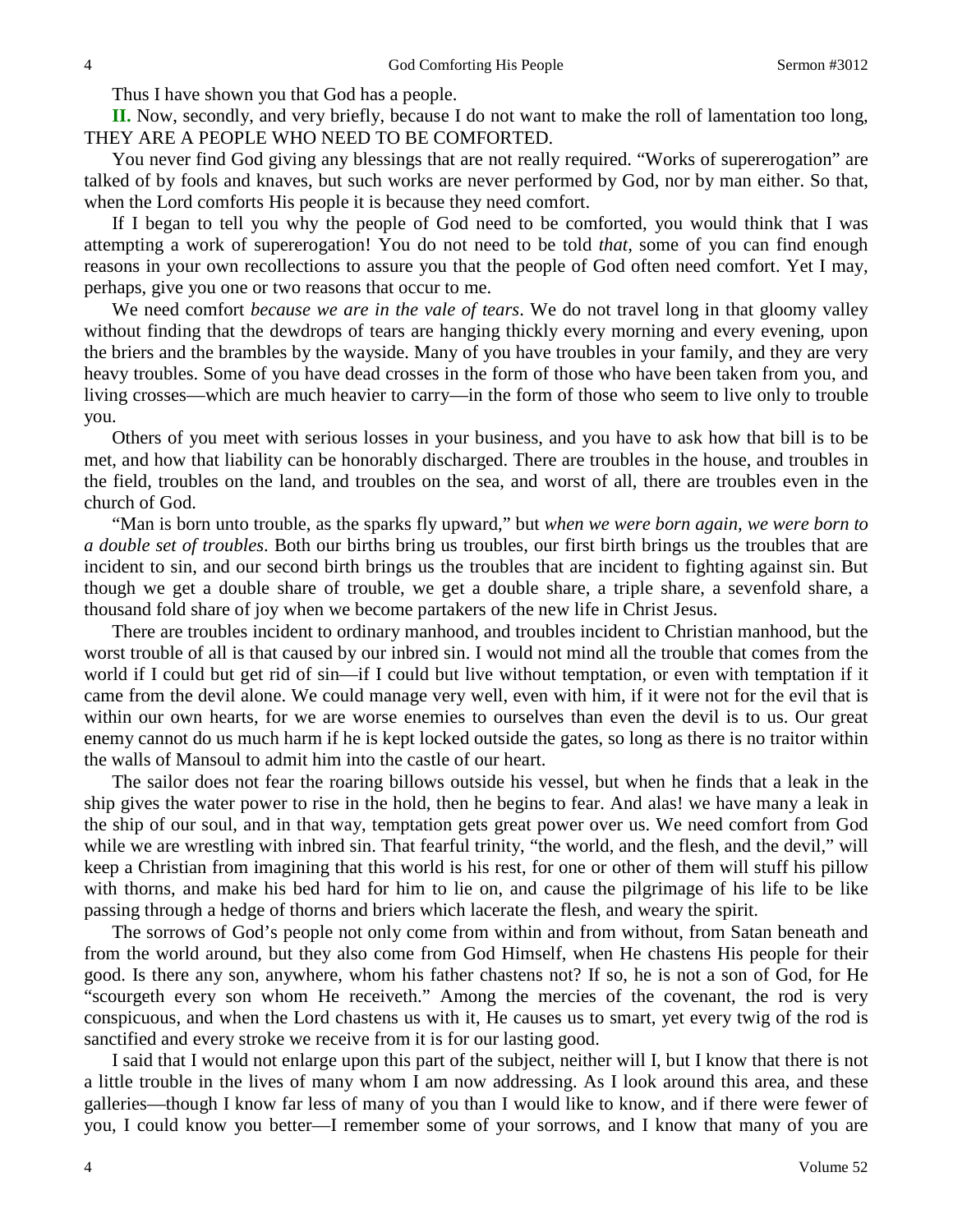seldom long at ease, yet with all your troubles, you enjoy that peace which is like a river, for you have learned to drink of that river the streams whereof make glad the city of our God.

**III.** Now I must pass on to the third point, which is more comforting to us. It is this—as God has a people who need to be comforted, the prophet Isaiah is inspired to tell us that "THE LORD HATH COMFORTED HIS PEOPLE."

It is profitable to us to note the various ways in which God has provided for our comfort in our everrecurring sorrows. He knew that we should have many fountains of grief, and therefore He appointed quite as many fountains of joy, and even more. And besides opening the fountains for us, blessed be His name, He draws the water for us, and puts it to our parched lips, as the Holy Spirit applies to us the precious promises which God has provided for us in His never failing fountain of comfort.

In the first place, in providing for the comfort of His people, *God has been pleased to give us this grand old Book, the Bible*. What a storehouse of comfort this is! Many times have we gone to it, under the guidance of the Holy Spirit, and we have never gone there without finding a portion that just exactly met our needs.

Some of you, my brethren and sisters in Christ, are perhaps, in old Giant Despair's castle, but if you use this precious Book aright, you will find in it a key that will open every lock in Doubting Castle, and make the way clear for you to pass through the great iron gate. O beloved, what would we do without this Bible of ours? Let us prize it, among other reasons, because through it, "the LORD hath comforted his people."

Then He has also been pleased to give us that blessed institution, which is not second in importance even to the Bible, namely, *the mercy seat*. Wherever we may be, that mercy seat is always accessible. What a mercy it is that there are no longer any specially holy places, like the temple at Jerusalem, but that—

# *"Where'er we seek Him, He is found, And every place is hallowed ground."*

If I thought that I had always to go up to a certain "sacred" building in order to be able to pray to God, or that there were certain "holy" hours in which it was right to pray, I should often be miserable, but it is not so. At midnight, in prison, prayer is in season and in place, for Paul and Silas thus prayed at Philippi, and the prison walls began to shake, and the prison doors flew open. Prayer is in season at all hours, for David says, "Evening, and morning, and at noon, will I pray, and cry aloud; and he shall hear my voice."

No matter where you are, nor into what state you may have fallen, nor how low and desponding you feel—and no matter how sinful you are either—for God has said, "Call upon me in the day of trouble [Mr. Spurgeon preached a very remarkable sermon upon this text, and published it under the title of "Robinson Crusoe Sermon," in a colored cover, with a striking picture of "Robinson Crusoe" on the front. It is admirably adapted for widespread distribution, with the three others in the same series, "The Turning Point," "The Way of Salvation," and "Jack the Huckster" (all one penny each, or at a reduced rate for quantities)]; I will deliver thee, and thou shalt glorify me."

After providing for us the mercy seat, over which is written, "Ask, and it shall be given you; seek, and ye shall find; knock, and it shall be opened unto you," surely you may truly say, "The LORD hath comforted his people."

You all know that prayer to God is necessary in great things, but it is equally necessary in little things. None of you doubt that when much is at stake you ought to pray, but you ought equally to pray when little is at stake. I do not think that many true believers go wrong in the difficult places of their pilgrimage, for they then kneel down, and ask God's guidance then, and so they go right, but when they get to the very plain places, they think they know all about the road, and then it is that they are sure to make a mistake.

The warrior was not slain in battle for want of courage, nor for want of armor, why was he slain then? It was because one nail was missing from his horse's shoe, as the old saying puts it, "For the want of a nail, the shoe was lost; for the want of a shoe, the horse was lost; for the want of a horse, the rider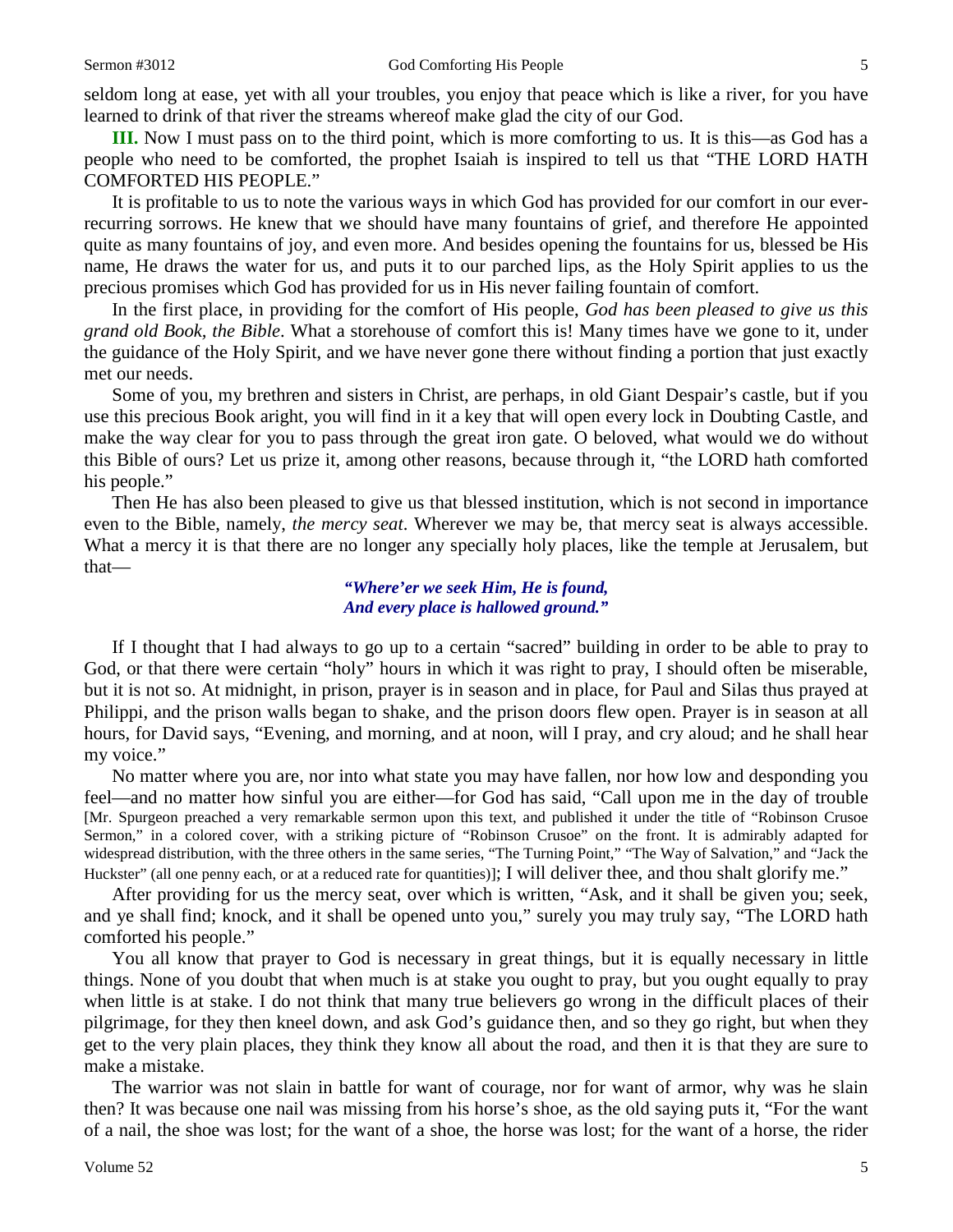was lost," and many a Christian has been almost lost "for the want of a nail." Mind that you look after the nails, and take care of them.

Take the little things to God in prayer, for the little is the mother of the great, and that of the greater, and even the little is great if we only look at it aright. Just as the brush of a bird's wing sets the first snowflakes moving, which afterward accumulate into a ball, which grows into a great mass, which comes rushing down the mountain in a mighty avalanche, so it is the little thing that sets the great in motion, and it is for this that we need particularly to inquire of the Lord.

> *"There is no sorrow, Lord, too light To bring in prayer to Thee; There is no anxious care too slight To wake Thy sympathy.*

*Thou who hast trod the thorny road Will share each small distress; The love which bore the greater load Will not refuse the less."*

Besides that, He has been pleased graciously to give us *the means of grace*. I trust that you have often gone out of this house of prayer saying, "Truly, 'the LORD hath comforted his people' this morning," or "We have certainly had our burdens taken away from us while we have been listening to His precious truth this evening." When God the Holy Ghost has spoken through the preacher, you have found that the Word preached has been to you a delightful spiritual repast and cordial, so that you have been able, at least for the time, to forget your sorrows.

The Lord has, however, comforted us in a still higher way, *by forgiving all our sins*. I recollect the time when I would gladly have made a strange bargain with God, if He would have agreed to it. My sin was such an awful burden to me that I thought that, if I might but have it all pardoned, I would even be willing to be imprisoned for a hundred years.

If you have ever felt the weight of your sin, you must acknowledge that there is no bodily affliction that is at all comparable to it. If you once really know, by sad personal experience, what the word "guilt" means, if its horrors are clearly revealed to your soul, you will be distracted in mind, and know not what to do, and you will admit that all the griefs that could possibly be heaped upon you could not equal the horror of great darkness which comes over the soul under a sense of sin.

But then, "the LORD *hath* comforted his people," because He has forgiven their sin. Your coat may be threadbare, my brother, but your sins are forgiven you for Christ's sake. Your loaf may be but a very small one, and your bed may be a very hard one, but being justified by faith, you have peace with God through our Lord Jesus Christ. If you are the very poorest of God's saints, in pardoning your sins "the LORD hath comforted his people." Is not this the best comfort you could possibly have?

Long ago the prophet Isaiah was inspired to write, "Comfort ye, comfort ye my people, saith your God. Speak ye comfortably to Jerusalem, and cry unto her, that her warfare is accomplished, that her iniquity is pardoned." The forgiveness of all their sins is the greatest comfort that the Lord's people can ever enjoy.

Moreover, in addition to giving us the pardon of all our sins, *the Lord has graciously adopted us into His family*. Ah, poor son of toil, your brow may often be covered with sweat, but you shall, by and by, be made like unto your Divine Elder Brother, for you have become, by grace, a child of God! How delightful it is to us to know that "we have received the Spirit of adoption, whereby we cry, Abba, Father"! There is no other peace like this, no other joy like this!

The angel Gabriel has not half so much reason to be happy as I have. It is true that he has not my cares, nor my troubles, but then, he is not a child of God, for as Paul wisely asks, "Unto which of the angels said he at any time, Thou art my Son?" But He does say that to us who have believed in His Son,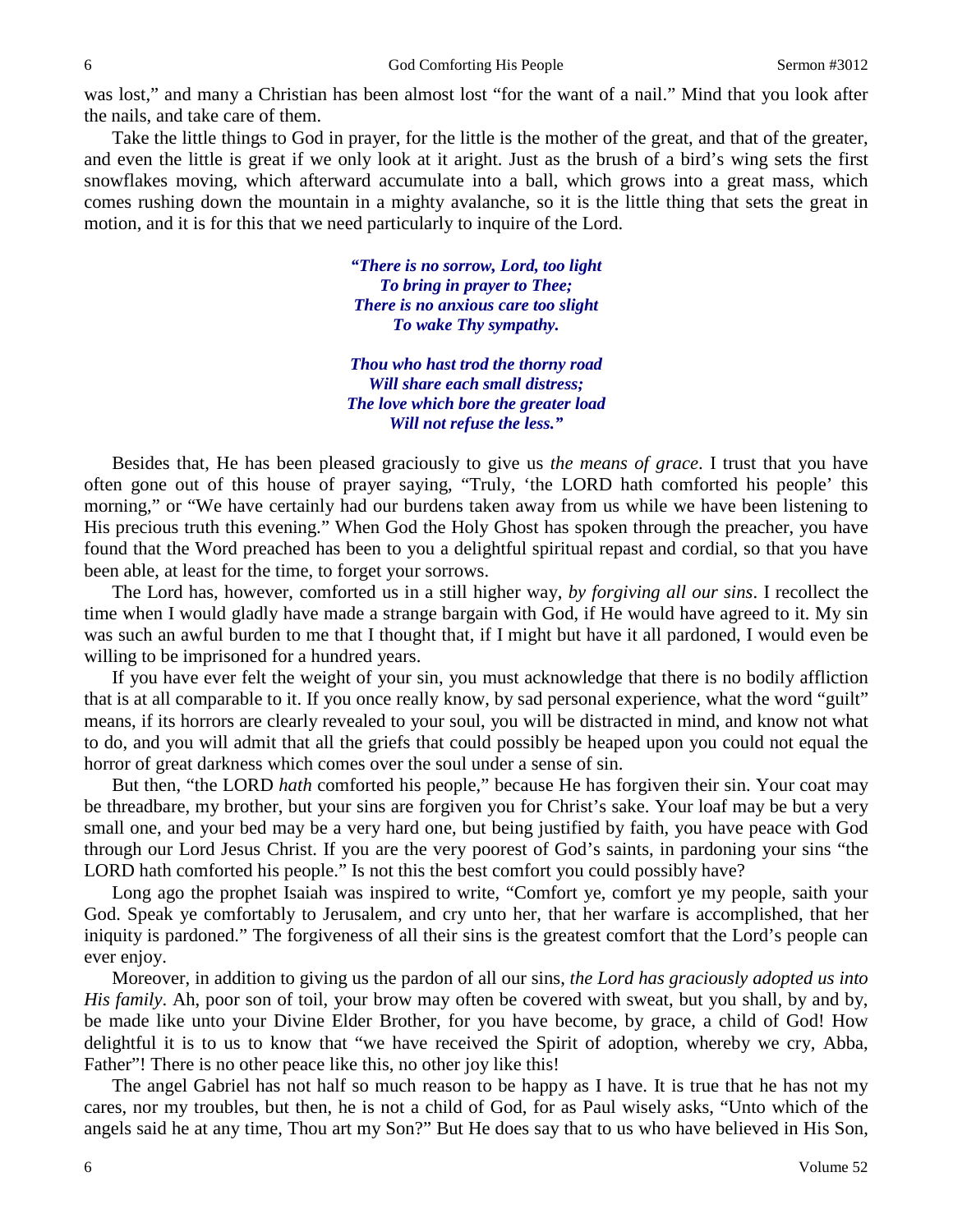#### Sermon #3012 God Comforting His People 7

Jesus Christ, we are the sons and daughters of the Most High God. The holy angels are highly favored in having been kept from sinning, yet the Son of God took not up angels, but He became a man, that He might redeem us from destruction, and through Him, we are brought into closer communion with God than the angels ever have. Oh, what cause we have then, for thankfulness when we think of our adoption as well as of our pardon!

My brethren and sisters in Christ, I have not time to even mention all the blessings which are already in your possession. Truly, the full roll of them would need eternity in which to display it aright before your eyes, "for all things are yours...whether the world, or life, or death, or things present, or things to come; all are yours; and ye are Christ's; and Christ is God's," so you have every reason to rejoice, and no cause to be disconsolate, for God has comforted you with the richest of consolations in the blessings which He has already bestowed upon you.

But *think of what is yet to come!* Let the pearly gates be opened for a moment. You will soon be inside them, how soon, none of us can tell. Unless our Lord shall first come—as He may—we who have believed in Jesus shall all pass through the gates of pearl, and our disembodied spirits shall see our Savior face to face!

Glory be to God, there is a crown there that no head but yours shall wear, believer, a harp that no hand but yours shall play, a mansion that none but you shall inhabit. Without you, Christ's mystical body would not be complete, one of its members would be missing. Without you, the hallelujah chorus of heaven would lack some of its jubilant notes, and the eternal orchestra would miss one of its players on golden harps, so you must be brought there.

The apostle Paul, speaking of glorified saints who have gone to heaven before us, says, "They without us should not be made perfect." They must have us to perfect the company of the redeemed, to gather in glory the full complement of the elect. Come, brethren, put off your sackcloth and ashes, take down your harps from the willows, put away the sackbut, and bring out the psaltery, and all kinds of joyous music, and let us sing, in the words of the familiar hymn—

> *"My God, I'll praise Thee while I live, And praise Thee when I die; And praise Thee when I rise again, And to all eternity."*

Well now, what follows from all that I have been saying to you? This question surely follows—*who would not be one of the Lord's people?* I pity those of you who have great grief, but no consolation, I do not know how some of you manage even to live. You work hard, but what do you get by it all—food and raiment? Yes, and then you go on again and again, and all your life is like that of the blind horse at the mill, going round, and round, and round, and you never make any real progress. You bring up your children—in a fashion, you grow old, and you die, and that is the end. It would be better for you if it were the end, but alas! there is something far worse to come.

How can you keep on living as you do, without any objective beyond this poor groveling world? I can understand a Christian galley slave, chained to the oar and flogged all day long, feeling that he was living up to the dignity of a man in Christ Jesus, for he could say, "I have a Savior on high, and though my legs and wrists are bound, yet my free, immortal spirit has fellowship with the eternal God."

But I cannot understand how men can work on, day after day, or being above work, can roll along in their carriages, and yet have no thought beyond this present, sin stained world. It is not even fit for immortal spirits to think much about, it is too base, too scant, too poor, too barren a thing to satisfy immortals! Its atmosphere is a coverlet too narrow for a man to wrap himself in it, and all that earth calls good or great is a bed too short for a never dying spirit to stretch itself upon it.

How do you live without your God? Especially you who are sick and ill, you young people who have consumption stamped upon your cheeks, you young men who are mortally ill, and know you must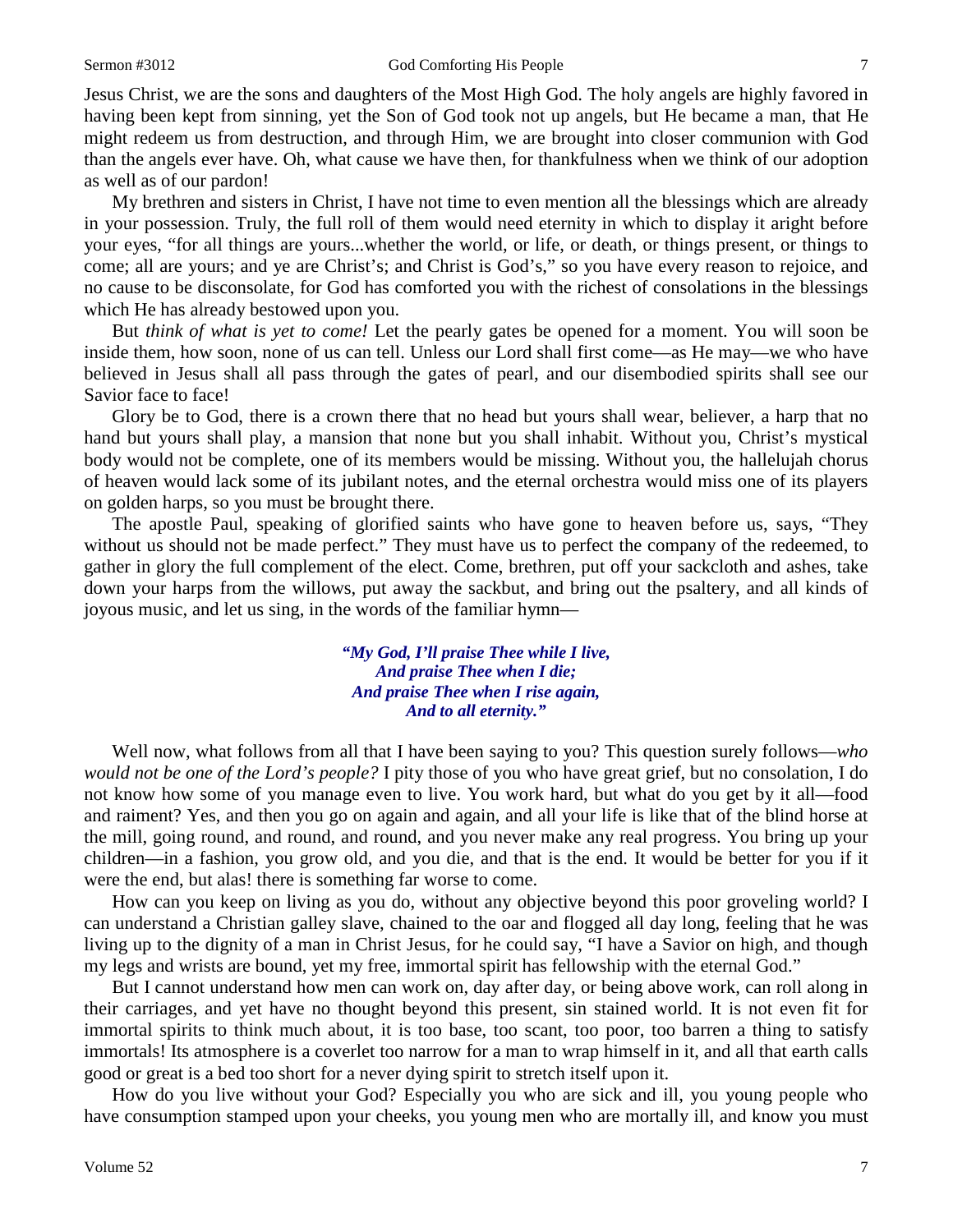soon depart hence, you greybeards, who are not only awaiting the assaults of death, but are already attacked by him—how can all of you bear the thought that God's sharp sword of infallible justice is furbished against you? How can you make mirth on the very edge of the bottomless pit? Oh, that you would flee away to Christ, lay hold upon Him by a simple faith, and so be saved forever!

If a man suffers much trouble, some persons draw from that an inference that he is one of God's people. I have sometimes heard very great professors of religion pacify their consciences with the idea that because they were going through much tribulation, they must therefore inherit the kingdom because they were tried and troubled, they have therefore inferred that they must necessarily be the children of God. Let such understand that there is a rod for the wicked as well as a rod for the righteous. 'Tis true that many go through much tribulation to the kingdom of heaven, but it is equally true that many go through all their tribulations to the depths of hell.

Well says good Mr. Watson, an old Puritan, "The path to hell is hard and rough to many. Many a man hath gone to perdition in the sweat of his brow, and hath toiled harder to win for himself eternal damnation than ever the Christian has labored to serve his Master." I doubt not that this is exactly the truth, or may even come short of it.

There is another thought that is suggested by what I have been saying, it is this, *if God comforts His people, we should imitate Him*. If we are His, let us be God-like. I do not know when a man is more like God than when he wipes the tears from a mourner's eyes. God wipes away the tears from all eyes in heaven, so, whenever we have wiped a tear from the eye of a saint here below, we have been doing similar work to God's.

If you do not yet know what joy and satisfaction are to be found in helping the fatherless and the widow, I hope you will all soon have that joy and satisfaction by helping them in every way that you can. When you go to visit the widow, and see those many little children, their heads rising one above another like a set of stairs, the father dead, the mother doing a little needlework to provide for her children—when you see all this, I am sure you will help them all you can.

It has been a great joy to some of us, this very night to receive some six or seven fatherless children into the Orphanage which has yet to be built, and we could not help feeling great joy as we accepted them. There is great joy in helping the fatherless and the widow, relieving the poor and needy, comforting those who are broken hearted, speaking a cheering word to the mourner, or a guiding word to the soul that is seeking Christ, repeating a word of promise in the ear of a backslider, or of one who, for a while, has lost his evidences.

So, my brethren and sisters in Christ, as God has comforted His people, mind that you try to do the same good work, remembering that in ministering to *them,* you are also ministering to HIM, as our hymn puts it—

> *"They who feed THY sick and faint For THYSELF a banquet find; They who clothe the naked saint Round THY loins the raiment bind."*

And then, finally, *as God has comforted His people, why do they go about the world as if they were not comforted?* I thank God that there are so many members of this church the sight of whose faces is enough to make us glad even in the worse weather. Some of my brethren, when I am the most disconsolate, cheer me up with the very grasp of their hands. These are cheerful Christians, who live near to God, and who so firmly believe in Christ that they will not believe the devil's lie when he tells them that God has forsaken them.

Dear brethren and sisters, should we not all try to be like them? It is a great blessing to be of a happy, thankful spirit, and to carry a cheerful countenance wherever we go. Yet some Christians, when you go to see them, are always telling you how poor they are, how badly they have had the rheumatics, how many aches and pains and trials and troubles they have, and so on.